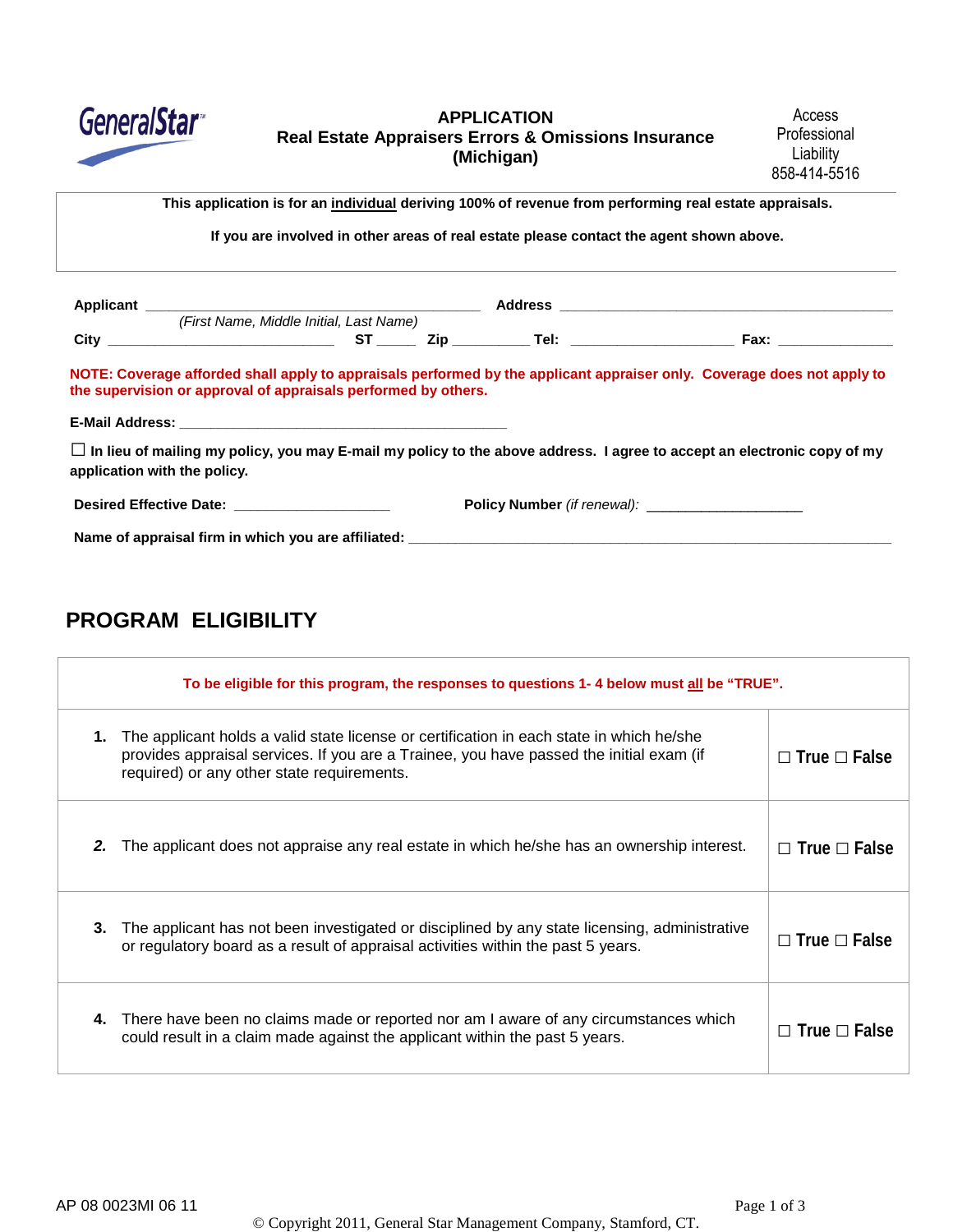# **PRIOR ACTS DATE/RETROACTIVE DATE**

|    | 5. The applicant currently has an active Appraisers Errors & Omissions Insurance Policy?<br>(MUST CHECK ONE)                                                                                                                                                                                                                                                                                                                                                                                                                                                                                                                                                                                                                                        | $\Box$ True $\Box$ False |
|----|-----------------------------------------------------------------------------------------------------------------------------------------------------------------------------------------------------------------------------------------------------------------------------------------------------------------------------------------------------------------------------------------------------------------------------------------------------------------------------------------------------------------------------------------------------------------------------------------------------------------------------------------------------------------------------------------------------------------------------------------------------|--------------------------|
| 6. | If question 5 is "TRUE", what is the Prior Acts Date on your current policy (also known as the<br><b>Retroactive Date)?</b><br>INFORMATION ONLY. The Prior Acts Date (also known as the Retroactive Date) is typically found on the<br>Declarations Page, which is the first page of the policy. If it is not included on the Declarations Page, it will be<br>included in one of the endorsements attached to your policy. All Errors & Omissions policies are assigned a Prior<br>Acts Date, enter the date in question #6 (above) as it appears on your Declarations Page or endorsement. If the<br>assigned Prior Acts Dates is "N/A" this typically means you have assigned Full Prior Acts Coverage, in which case<br>Group 2 Premiums apply. | MM/DD/YYYY               |

# **RESIDENTIAL VS COMMERCIAL PREMIUM**

| To be eligible for the Residential Premiums shown below, the responses to questions 7-9 must all be "TRUE".<br>All others use the Commercial Premium schedule shown below |                                                                                                                    |                          |  |
|---------------------------------------------------------------------------------------------------------------------------------------------------------------------------|--------------------------------------------------------------------------------------------------------------------|--------------------------|--|
| 7.                                                                                                                                                                        | In the last fiscal year, 80% or more of the applicant's revenues have been derived from residential<br>appraisals. | $\Box$ True $\Box$ False |  |
| 8.                                                                                                                                                                        | Within the last fiscal year, the applicant has not appraised any properties valued at greater than<br>\$3,000,000. | $\Box$ True $\Box$ False |  |
| 9.                                                                                                                                                                        | The applicant's total gross revenues did not exceed \$500,000 for the last three (3) year period.                  | $\Box$ True $\Box$ False |  |

## **GROUP 1 PREMIUMS**

**To be eligible for Group 1 Premiums, the applicant:**

- **1. Has an active Appraisers Errors and Omissions Insurance policy with a Prior Acts Date (also known as a Retroactive Date) in question 6 that is 8/1/2008 or more recent (a date between 8/1/2008 and today); or**
- **2. Does NOT have an active Appraisers E&O insurance policy (i.e., your response to question 5 is "FALSE").**

| Per Claim/ Annual Aggregate Limit | <b>RESIDENTIAL</b>                                                                             | <b>COMMERCIAL</b> |  |
|-----------------------------------|------------------------------------------------------------------------------------------------|-------------------|--|
| <b>Select Desired Limit</b>       | To be eligible for the residential premium your responses to questions 7-9 must all be "true". |                   |  |
| \$300,000 / \$600,000             | \$532                                                                                          | \$628             |  |
| \$500,000 / \$1,000,000           | \$608                                                                                          | \$717             |  |
| \$1,000,000 / \$1,000,000         | \$635                                                                                          | \$747             |  |
| \$1,000,000 / \$2,000,000         | \$690                                                                                          | \$811             |  |

#### **GROUP 2 PREMIUMS**

**Group 2 Premiums apply to any applicant who does not qualify for Group 1, including if the Prior Acts Date (also known as a Retroactive Date) in question 6 is either:**

**1. 7/31/2008 or older;**

**or 2. "None", "Not Applicable", "N/A", "Full" or "Unlimited".**

| Per Claim/ Annual Aggregate Limit | <b>COMMERCIAL</b><br><b>RESIDENTIAL</b>                                                        |         |
|-----------------------------------|------------------------------------------------------------------------------------------------|---------|
| <b>Select Desired Limit</b>       | To be eligible for the residential premium your responses to questions 7-9 must all be "true". |         |
| \$300,000 / \$600,000             | \$705                                                                                          | \$832   |
| \$500,000 / \$1,000,000           | \$806                                                                                          | \$950   |
| \$1,000,000 / \$1,000,000         | \$841                                                                                          | \$990   |
| \$1,000,000 / \$2,000,000         | \$915                                                                                          | \$1,075 |

| <b>Premium</b>                                                                                                                                                                                                                                                                                                                                                                | Enter the premium YOU selected from above: \$<br>A standard DEDUCTIBLE of \$0.00 per claim applies to each policy. | <b>Premium Due</b> |  |  |
|-------------------------------------------------------------------------------------------------------------------------------------------------------------------------------------------------------------------------------------------------------------------------------------------------------------------------------------------------------------------------------|--------------------------------------------------------------------------------------------------------------------|--------------------|--|--|
| If you have an active and in-force Appraisers Errors & Omissions Insurance you need prior acts coverage. Attach a<br>copy of your current policy's declaration page showing the prior acts date (also known as the retroactive date) when<br>submitting this application. Notice: the premium will be corrected if such date contradicts a response to questions 5<br>or $6.$ |                                                                                                                    |                    |  |  |
|                                                                                                                                                                                                                                                                                                                                                                               |                                                                                                                    |                    |  |  |